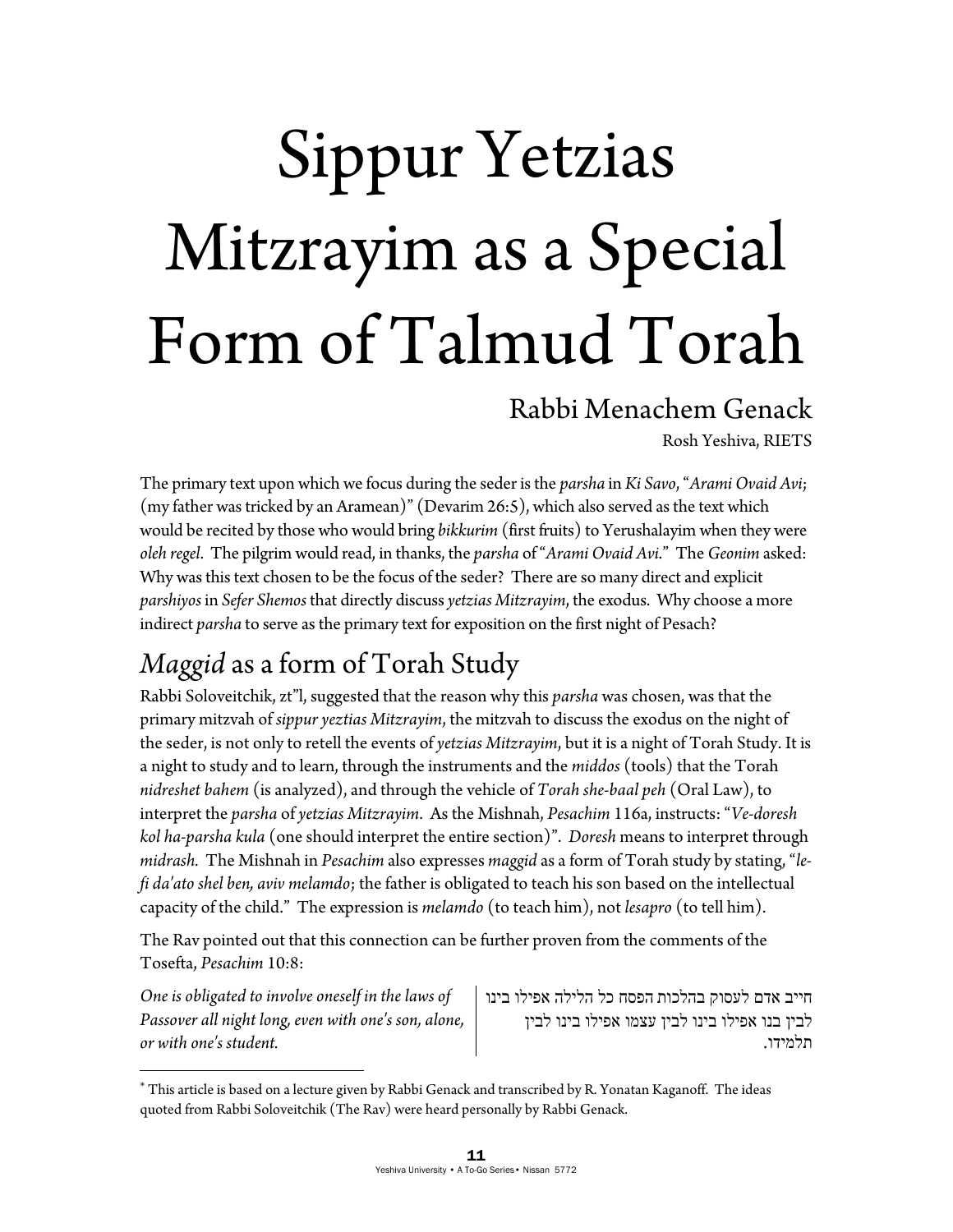The mitzvah of *sippur yetzias Mitzrayim* includes not only telling over the miraculous events associated with *yetzias Mitzrayim,* but, additionally, by learning the laws, the *halakhos*, of the *mitzvos halayla* (the commandments relating to that night). In fact, the *Mekhilta*, in noting the answer to the *ben chakham* (the wise son) states that we teach him the laws of Pesach: "*Af at emor lo ki-hilkhot hapesach, ain maftirim achar pesach afikoman;* We teach him the *halakhos* of *akhilas korban Pesach* (the eating of the Passover sacrifice)." According to the text, the *girsa*, of the Vilna Gaon, it is "*ad ein maftirim* (until the last Mishnah in *Pesachim*)." We not only teach the *chakham* this particular law of "*ain maftirim achar pesach afikoman*", but we teach him from beginning to end, all of the laws associated with *akhilas korban Pesach*.

In our Haggadah, we never mention Moshe Rabbeinu's name. The Rav suggested that the reason is based on the passage in the Haggadah that states that the entire redemption was through *Hakadosh Baruch Hu* himself, *lo al yedai malakh, lo al yedai saraf, ela hakadosh baruch hu bekhvodo u-ve-atzmo* (not through an angel or a seraph, but rather through God himself). Therefore, it is inappropriate to mention any mortal as having a role in the exodus, even a mortal as important as Moshe Rabbeinu, who played a critical role in the exodus. Nevertheless, according to the Rambam, *Hilkhos Chametz U-Matzah* 7:2, the response to the *ben chakham* should include Moshe Rabbeinu's name. This is because when we are dealing with *halakha*, Moshe Rabbeinu's name, as the *nosain hatorah* (the giver of the Torah), must be mentioned.

As we saw from the Tosefta, on the night of Pesach, there is a mitzvah to study Torah and in particular, the laws related to the *mitzvos halaylah*. That may be the reason why the Haggadah tells us the story of the five rabbis who gathered on seder night in Bnei Brak. The reason why they all came together is that the mitzvah of *sippur yetzias Mitzrayim* includes telling the story of the exodus in its most dignified fashion and understanding it on as profound a level possible. The *Mekhilta* states in *Parshas Bo*:

*R. Eliezer states: How do we know that (even) if there is a group of Torah scholars, that one must still study the laws of Passover until midnight? This is why it states "What are these testimonies etc."*  **Mekhilta, Masechta D'Pischa no. 18** 

ר' אליעזר מראו מנין אתה אומר שאם היתה חבורה של חכמים או של תלמידים שצריכים לעסוק בהלכות פסח עד חצות לכך נאמר מה העדות וגו .' **מכילתא, מסכתא דפסחא פרשה יח** 

 We see that it is significant to have a *chaburah* (fellowship) of *talmidai chakhamim* (Torah scholars) together at the seder and that is why, even though all of these *Tanaim* lived in different cities, they all came together to create a *chaburah* of *talmidai chakhamim.* They wanted the *limud* (study) of that evening to be more profound, deeper, and extensive.

The story of the five rabbis provides an additional insight into the Talmud Torah aspect of *sippur yetzias Mitzrayim*. We know that there is an argument, *machlokes Tanaim*, about the timeframe of the mitzvah of *akhilas korban Pesach* (eating the korban Pesach). According to Rabbi Elazar ben Azaryah, one can only fulfill the mitzvah until midnight, and according to *chakhamim* one has all night long. Why then did Rabbi Elazar ben Azaryah continue to stay up all night to continue studying and discussing *sippur yetzias Mitzrayim* with his fellow *Tanaim*, if,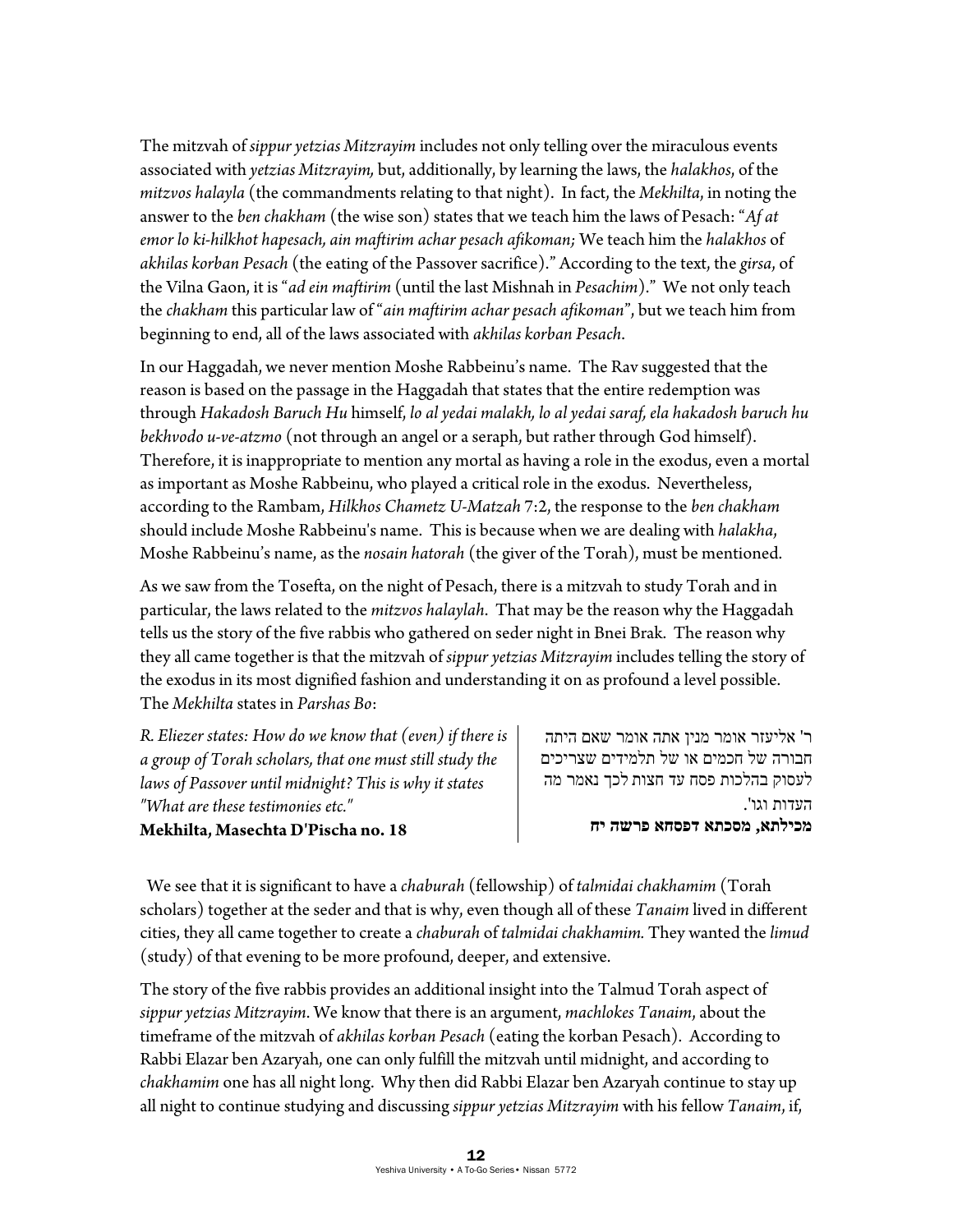according to his own opinion, the mitzvos of the night expire at midnight? Some *Achronim* suggested that he stayed up only in deference to the opinion of Rabbi Akiva, who was the *morah de-asra* (communal leader) of Bnei Brak and who decided the law in accordance with the Chakhamim. However, the Rav suggested that Rabbi Elazar's reason was because of the aforementioned Tosefta that one is obligated to study the laws of Pesach all night long. Therefore, one can derive that there are two aspects to this mitzvah of Talmud Torah of *sippur yetzias Mitzrayim*. One is to discuss and analyze the *nissim*, miracles, that happened that evening. The second, as indicated in the answer to the *ben chakham*, is to study the *hilkhos hapesach*, the laws of korban Pesach. According to Rabbi Elazar Ben Azaryah the mitzvah to study the laws only applies in the "*shaah she-matzah u-maror munachim lefanecha*, the time when matzah and maror are placed before you," and ends at midnight. However, Rabbi Elazar ben Azaryah agrees that the mitzvah of *le-shabayach la-Hashem*, to praise Hashem, and to tell over the miraculous events and how God saved the Jewish people applies the entire evening.

Our response to the *ben chakham* contains both of these aspects. First, we respond "*avadim hayinu le-Paro be-Mitzrayim* (we were slaves to Pharaoh in Egypt)", which is a commandment to tell over the story, the events, and the history of *yetzias Mitzrayim* and of our miraculous redemption. Then, we respond: "*Ve-yetzavainu Hashem la-asos es kol hachukim haelu* (God commanded us to perform these statutes)". This second half of the response is an interpretation of all of the *mitzvos halayla*. The mitzvah of *sippur yetzias Mitzrayim* is to give the most profound interpretation (*doresh es kol haparsha kula*). It is a mitzvah of Talmud Torah that not only incorporates the story of the exodus, but also the *mitzvos halayla* of Pesach.

The Rav suggested that this is why Chazal chose the more obscure and less explicit *parsha* of "*arami oveid avi*" to analyze during the night: so that one can fulfill the mitzvah of *sippur yetzias Mitzrayim* through the medium of *Torah shebaal peh*. The explicit *parshiyos* in *Sefer Shemos* of *Shemos*, *Vaera* and *Bo* describe the exodus in great detail and don't require explication or explanation. The choice of "*arami oveid avi*," assures that the mitzvah will be fulfilled specifically through *derasha* (interpretation).

Based upon the Rav's analysis, that the mitzvah of the seder evening is a mitzvah of Talmud Torah, we can also understand the halakha regarding a person who celebrates the seder alone. The Gemara states:

*Our rabbis taught: If the son is wise, he asks his father and if he is not wise, the wife asks and if not, he asks himself. Even two Torah scholars that know the laws of Pesach ask each other*. **Pesachim 116a** 

תנו רבנן חכם בנו שואלו ואם אינו חכם אשתו שואלתו ואם לאו הוא שואל לעצמו ואפילו שני תלמידי חכמים שיודעין בהלכות הפסח שואלין זה לזה **פסחים קטז .**

The questions of *ma nishtana*, which are proscribed to be recited by the Mishnah, must be asked at the seder. Even if no one else is around, *shoel le-atzmo*, he should ask himself. It is a very strange phenomenon, that one should ask questions to oneself. I would like to suggest that the reason why one can ask oneself is that this self-interrogating act is reflective of the nature of Talmud Torah. The Rambam teaches this principle in the beginning of the laws of Talmud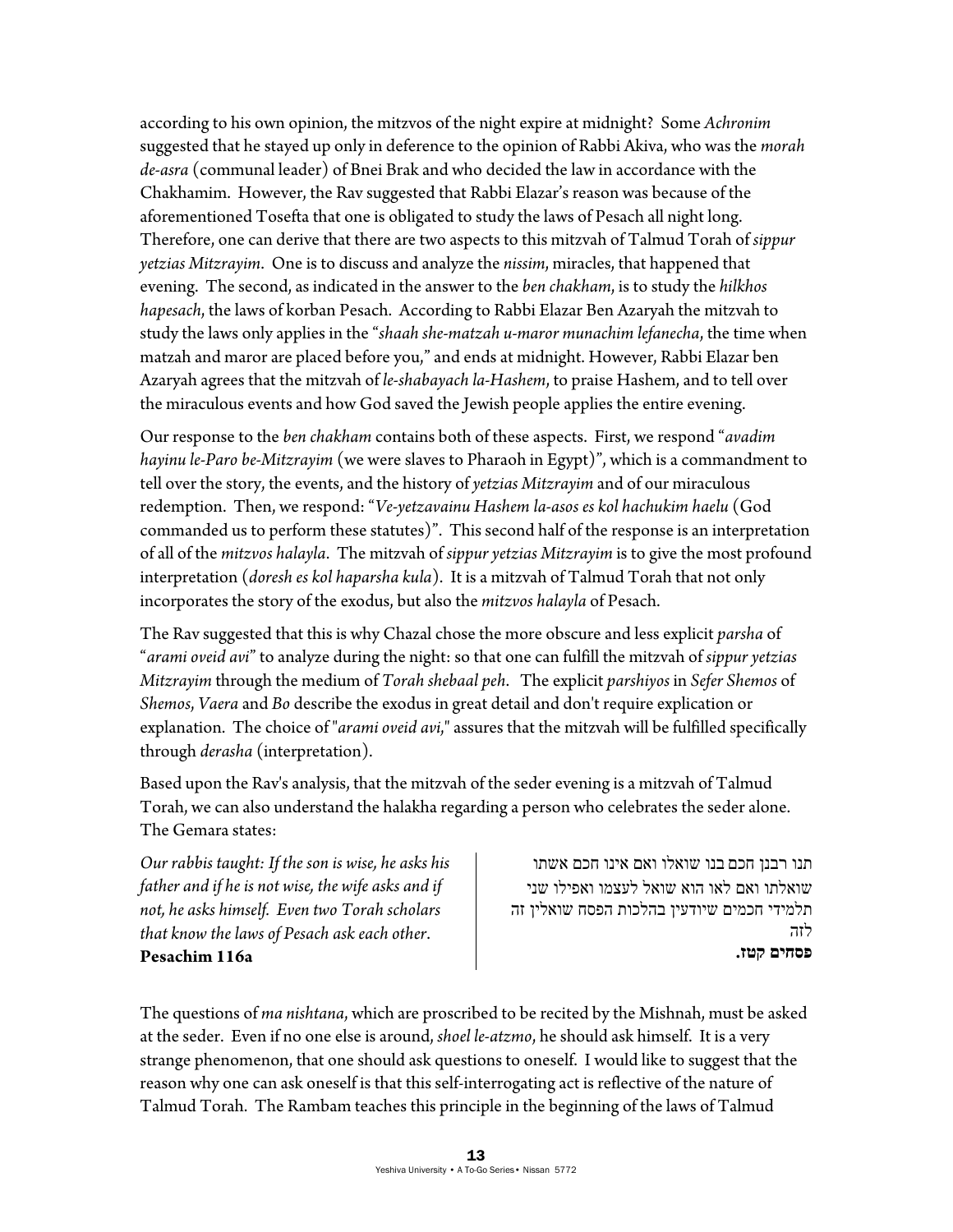Torah (1:4), where he discusses the mitzvah to teach one's son Torah:

*Just as there is a commandment to teach one's son, so too there is a commandment to teach oneself.*

כשם שמצוה עליו ללמד את בנו כך הוא מצווה ללמד עצמו .

The Rav pointed out that the Rambam should have said, just as one is obligated to teach his son, so too he is also obligated to study. What does it mean *le-lamaid es atzmo*, to teach oneself? The answer is that the essence the mitzvah of Talmud Torah is to share the treasures of Torah with others. Yet, even when one studies alone, it is not simply an act of study. It is always an act of teaching, of transmitting.

If this principle is true about Talmud Torah, then that concept can be applied to the mitzvah of *sippur yetzias Mitzrayim*. Rabbi Chaim Soloveitchik pointed out that the mitzvah of *sippur yetzias Mitzrayim,* which is unique to the night of Pesach, is an expansion beyond the general daily mitzvah of *zechiras yetzias Mitzrayim*, of remembering the exodus from Egypt. He noted that there are a number of additional requirements on the night of Pesach that are not required for the daily mitzvah. One of those requirements is that *sippur yetzias Mitzrayim* has to come through *shaylah u-teshuva*, through question and answer. When there is no one to ask the *ma nishtana*, then one must ask oneself. This is because the Talmud Torah aspect of *sippur yetzias Mitzrayim* produces a requirement of *shaylah* and *teshuvah*, question and answer.

The Rav explained that this is why before the passage about the four sons is introduced, we recite, "*Baruch haMakom baruch Hu, baruch shenason Torah le-amo Yisrael, baruch Hu* (Blessed is the Omnipresent, blessed is He. Blessed [is He] Who gave the Torah to Israel, blessed is He)". Why is it relevant to mention *baruch shenasan Torah le-amo Yisrael*? This passage, the Rav said, is a special form of *birkas hatorah*, blessing before Torah study. We recite this *beracha* before the unique mitzvah of Talmud Torah on the night of Pesach.

This mitzvah has to be gauged and measured appropriately, according to the capacity of each child present. It must be relevant and significant to each person. To the *chakham* who is able understand the abstract and complicated laws of Pesach, we teach him *Hilchos Pesach*. To the *she'aino yodeia lishol*, we must make Pesach relevant to him on his level.

### The Night of Pesach as *Kabbalas Ol Malkhus Shamayim*

Why is the mitzvah of Talmud Torah and specifically *Torah shebaal peh*, chosen as the medium of *sippur yetzias Mitzrayim*? I think that there are several reasons that can be found.

The night of Pesach serves as a night of *kabbalas ol malkhus shamayim-* accepting the yoke of heaven. *Yetzias Mitzrayim* is one of the foundations of the Jewish faith. It demonstrates to all Jews, God's involvement in human history.

The Rambam writes in the beginning of *Hilkhos Kerias Shma*, that there is a biblical obligation to read all three *parshiyos*, portions, of *Kerias Shema*. Other *Rishonim* have different approaches. Some *Rishonim* are of the opinion that only the first verse is biblically required and the rest is a rabbinic requirement. Rashi seems to believe that it is only the first *parsha*. The *Shagas Aryeh*  (in his responsa no. 9) was bothered by the Rambam's position because the Gemara in *Maseches*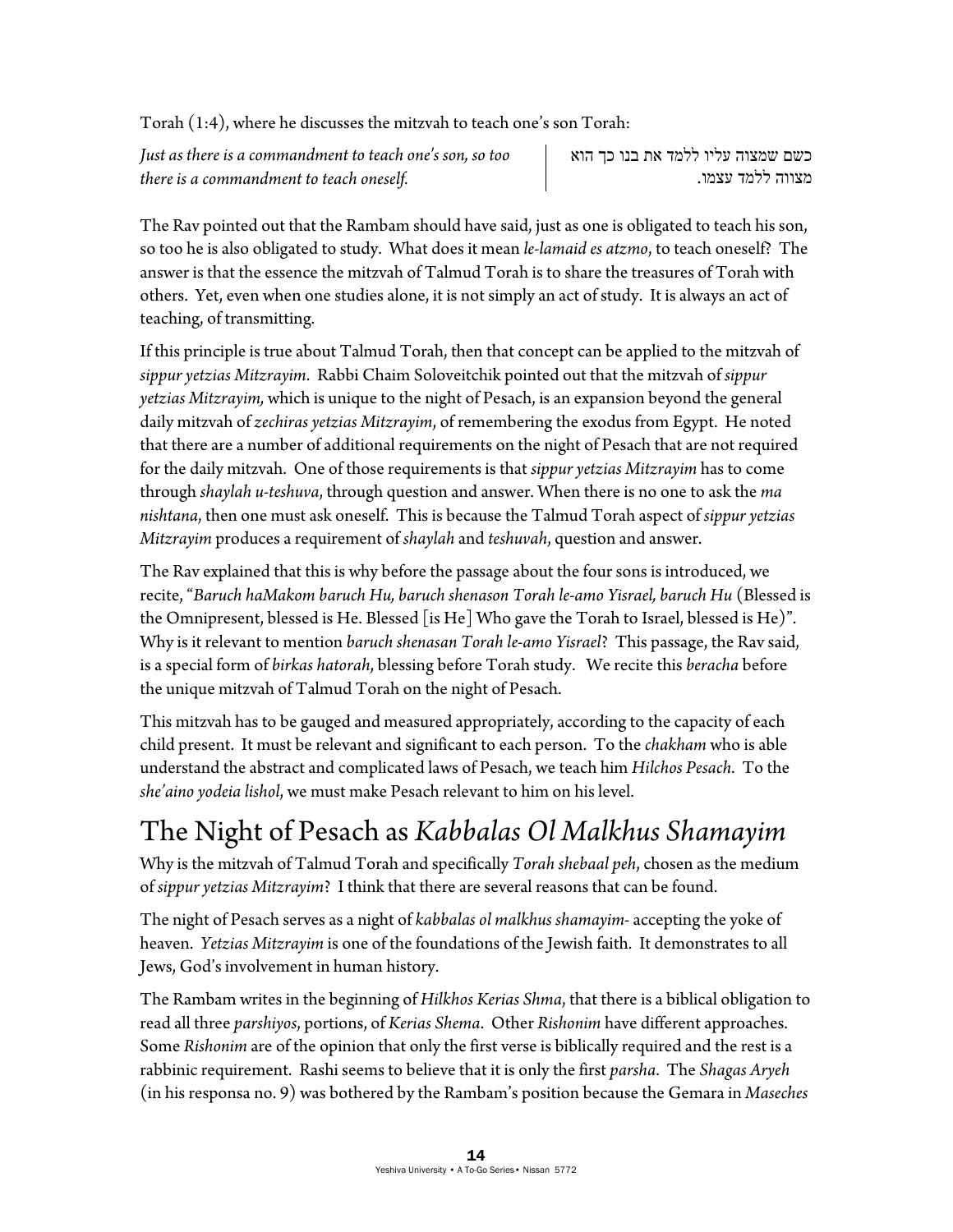*Brachos* 12b, seems to say explicitly that the last *parsha* of *tzitzis* is only rabbinic. The Gemara asks why the *parsha* of *tzitzis* was chosen to be recited twice daily, as opposed to alternative *parshiyos* and gives a number of reasons. If, according to the Rambam, the *parsha* of *tzitzis* is a biblical obligation, how could the Gemara debate which *parsha* to include as the third? Reb Chaim Soloveitchik suggested that, indeed, according to the Rambam, all three *parshiyos* are biblically mandated. However, there is no biblical requirement to specifically read the *parsha* of *tzitzis*. Rather, one must read a *parsha* that contains the theme of *zechiras yetzias Mitzrayim*. In order to fulfill the mitzvah of *Kerias Shema*, one must mention *yetzias Mitzrayim*.

Rambam does not count the mitzvah of *zechiras yeztias Mitzrayim* as an independent commandment in his list of 613 mitzvos. If there is a daily mitzvah to mention *yetzias Mitzrayim*, why is it not counted in the *minyan hamitzvos*? Reb Chaim explained that it is not an independent mitzvah. It is one of the details of the mitzvah of *Kerias Shema*, and the Rambam does not include *peratai ha-mitzvah*, the details of mitzvos when counting the mitzvos.

Why is the theme of *yetzias Mitzrayim* part of the mitzvah of *Kerias Shema*? *Yetzias Mitzrayim* is part of the mitzvah of *kabbalas ol malkhut shamayim,* accepting the yoke of heaven. Our belief in *Hakadosh Baruch Hu* is not simply a deistic belief in a God who created the world but then subsequently became uninvolved after the moment of creation. We believe in a God who is intimately involved in the world and in human events, a caring God who is involved in history and a design for humankind. This is the central lesson of *yetzias Mitzrayim*. According to the Rambam, the mitzvah of *kabbalas ol malkhus shamayim* must include a mention of *yetzias Mitzrayim*. Indeed, *Anochi Hashem Elokecha*, the foundation of faith according to the Rambam, in his *Minyan HaMitzvos*, is identified as the belief in a God who is *hotzaisikha mei-eretz mitzraym*; it is the God who took us out of Egypt.

It is interesting that the Rambam also considers *Kerias Shema* a special mitzvah of Talmud Torah. The Rav proved this from the fact that *Ahava Rabbah*, which is the *bracha* immediately preceding *Keriat Shema* is a form of *birkas haTorah*. If a person did not say *birkas haTorah*  before Shacharis (morning prayers), and he said the *bracha* of *Ahava Rabba*, he fulfills the biblical mitzvah of reciting a *birkas haTorah*.This proves that *Ahava Rabba* is a form of *birkas hatorah*. Why is it that *Ahava Rabba* was instituted as a form of *birkas hatorah*? It is because *Kerias Shema* itself is a mitzvah of Talmud Torah. This is not simply because the *parshiyos* of *Kerias Shema* are *parshiyos* that are in the Torah, but rather, the essence of *Kerias Shema* and the fulfillment of *Kerias Shema,* itself, is a special mitzvah of Talmud Torah.

There are a number of other sources that indicate the connection between *Kerias Shema* and Talmud Torah. First, Rashi *Berachos* 14b, says that the command to study Torah is mentioned in *Kerias Shema*- in the words *ve-debarta bam*. Rashi, says that those words are the source of both the mitzvah of Talmud Torah and the mitzvah of reading *Kerias Shema*. Second, the Yerushalmi, *Berachos* ch. 1, says that the reason why Rabbi Shimon ben Yochai and his colleagues were exempt from reciting *Kerias Shema* is because *hai shinun ve-hai shinun* (this and this are both considered study). Torah is *shinun*, study. The study with which they were involved constantly was Talmud Torah and *Kerias Shema* also is Talmud Torah. Third, the Gemara states in *Meseches Menachos* 99b, that the minimal requirement of Talmud Torah of *ve-*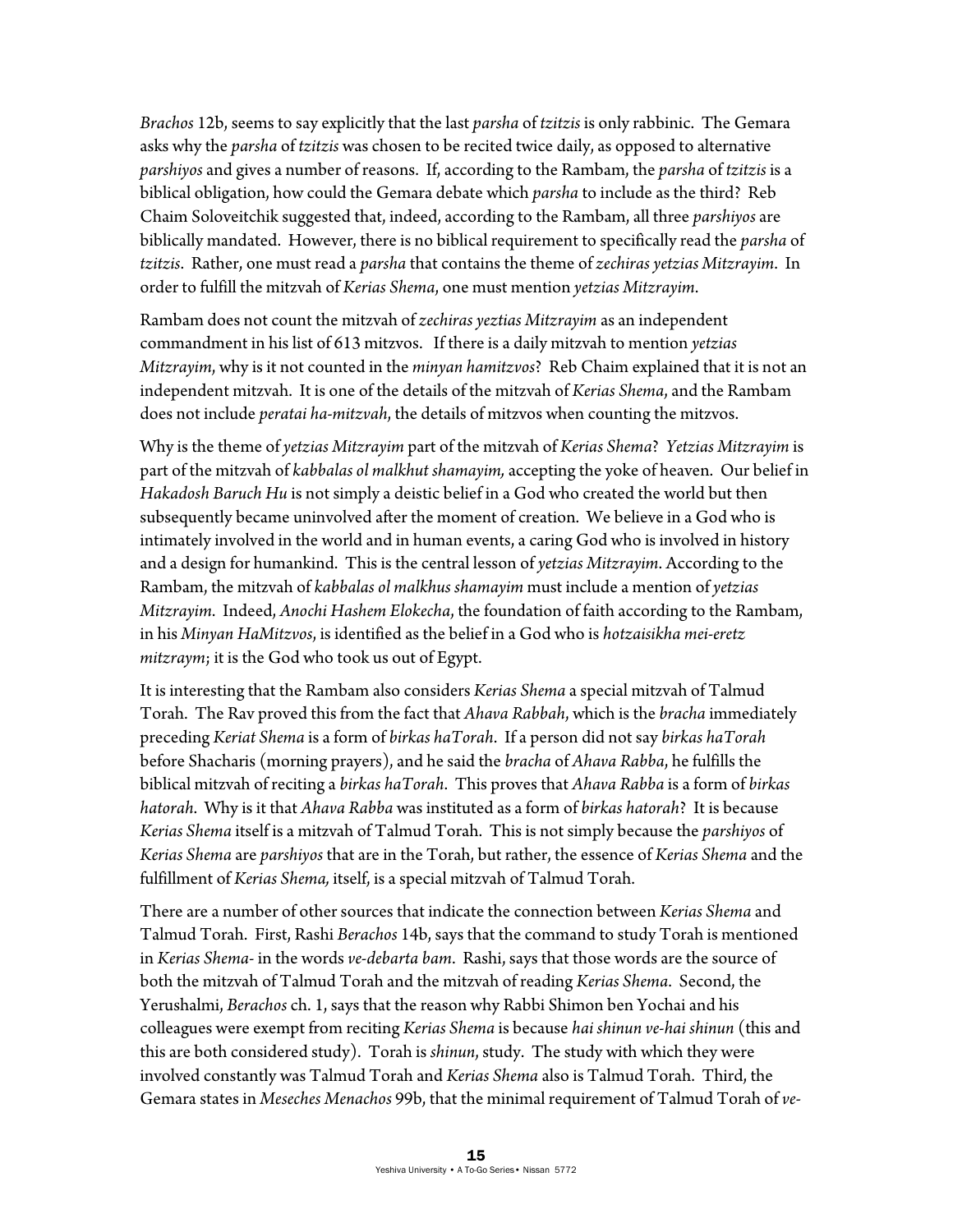*hagisa bo yomam va-layla*, the minimal requirement is fulfilled by saying *Shema* once at day and once at night.

Why is *Kerias Shema* an expression of the mitzvah of Talmud Torah? This is because it would be impossible to formulate and posit a mitzvah of *kabbalas ol malkhus shamayim* that doesn't include an aspect of Talmud Torah. When the Rambam discusses in *Hilkhos Kerias Shema*, the order of the *parshiyos* and the themes, he writes:

*The section containing Hear O' Israel is read first because it contains the uniqueness of God, love for Him and study of His Torah which is the main principle that everything is dependent on.*  **Rambam, Hikhos Kerias Shema 1:2** 

מקדימין לקרות פרשת שמע מפני שיש בה יחוד השם ואהבתו ותלמודו שהוא העיקר הגדול שהכל תלוי בו. **רמב"ם הלכות קריאת שמע א:ב** 

*Kerias Shema* as a mitzvah of *kabbalas ol malkhus shamayim* includes the fundamental principle of Talmud Torah. Parallel to this is the *mitzvah* of *sippur yetzias Mitzrayim* on the night of Pesach. As an extension of the daily mitzvah to remember *yetzias Mitzrayim*, it is, in a sense, a mitzvah of *kabbalas ol malkhus shamayim*. Since *kabbalas ol malkhus shamayim* without Talmud Torah would be impossible, *sippur yetzias Mitzrayim* must be through Talmud Torah, specifically through the medium of *Torah shebaal peh.* 

I would like to suggest an additional insight into the story of the five rabbis in Bnei Brak. The Haggadah teaches us that they were involved in *sippur yetzias Mitzrayim* until their students told them it was time for *Kerias Shema shel Shacharis* (the morning recitation). Why did they continue until the time for *Kerias shema shel Shacharis*? Shouldn't the mitzvah of *sippur yetzias Mitzrayim* end with dawn, well before the mitzvah of *Kerias Shema* begins at *misehyakir ben tekheles lelavan* (when there is enough light to distinguish between the blue and white strands of the *tzitzis*)? It is possible that the mitzvah of *sippur yetzias Mitzrayim* extends until the next mitzvah of *zechiras yetzias Mitzrayim* begins. Since, according to the Rambam, *zechiras yetzias Mitzrayim* is part of *Kerias Shema*, the mitzvah of *sippur yetzias Mitzrayim* is in effect until the time for *Kerias Shema shel Shacharis*.

Perhaps there is another reason why Talmud Torah is used, and, in particular, *Torah shebaal peh*, as the medium for the *mitzvah* of *sippur yetzias Mitzrayim*. There is a fundamental difference between *Torah shebikhtav* and *Torah shebaal peh*. Let me demonstrate this difference with an example. The *pasuk* (*Shemos* 3:15) states "*zeh shmi li-olam ve-zeh zikhri li-dor dor* (this is My name forever and this is My remembrance for all generations)." The Gemara in *Pesachim* has the following comment on this verse:

*The Holy One blessed be He said: The way My name is written is not the way it is pronounced. I am written with yud and heh and I am read with aleph and nun.*  **Pesachim 50a** 

אמר הקדוש ברוך הוא לא כשאני נכתב אני נקרא, נכתב אני ביו"ד ה"א, ונקרא אני באל"ף דל"ת. **פסחים נ .**

God's name, the *Shem Hameforash* (the tetragrammaton) can almost never be pronounced as it is written. It can only be pronounced in the Bais HaMikdash by the Kohanim. The *kri*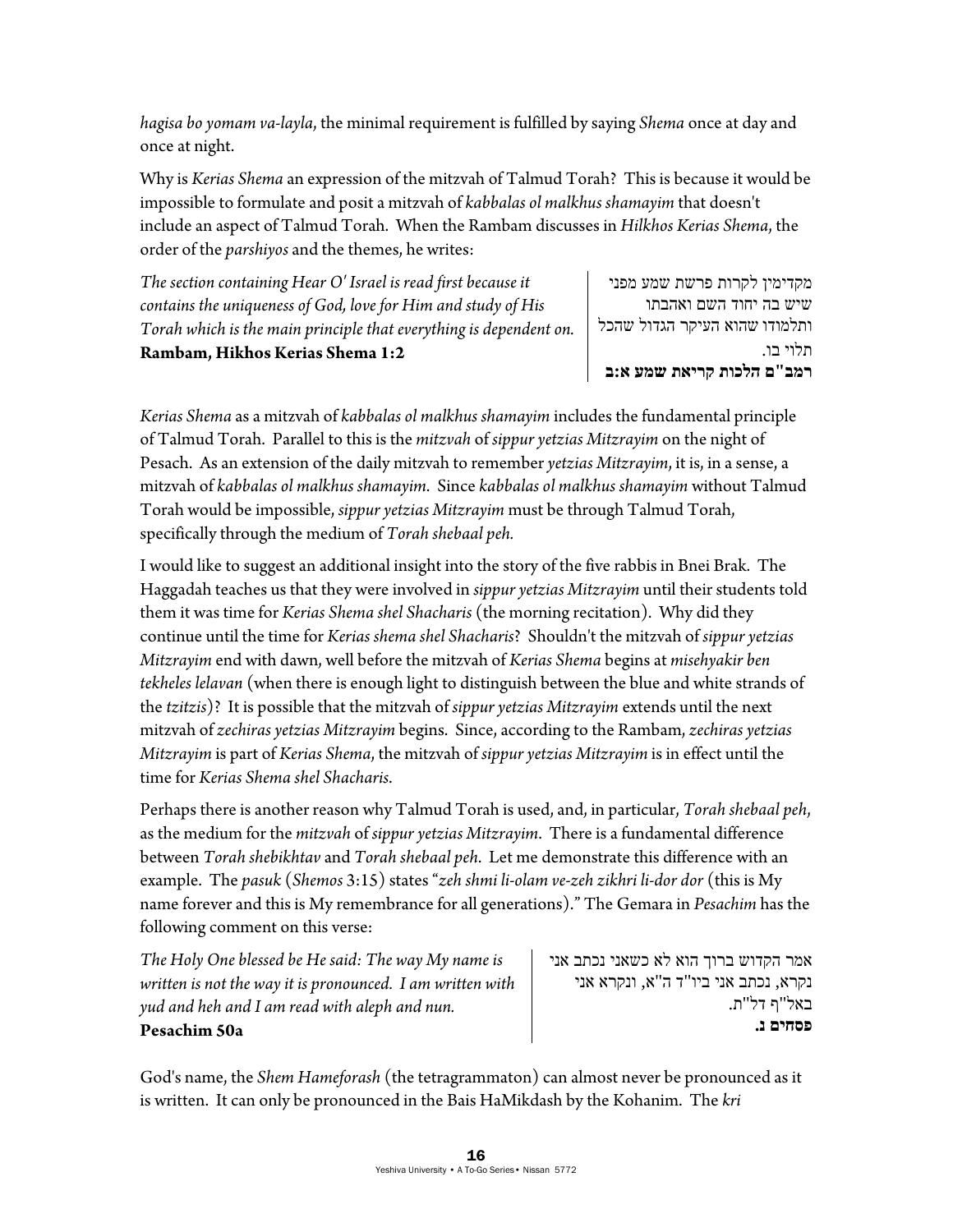(pronunciation) of the *Shem Hameforash* is the *shem adnus*. The Brisker Rav, Reb Velvel Soloveitchik, in his commentary on Chumash, suggests that *zeh shmi li-olam*, refers to the way that the name is written. Since it is written in the *Torah shebikhsav*, it is automatically enduring (*li-olam*). *Zeh zichri li-dor dor*, refers to the pronunciation. The way we pronounce His name can only be transmitted orally and is therefore considered *Torah shebaal peh*. This is why the *pasuk* states *li-dor dor*, because it is contingent on the transmission from generation to generation. The *Torah shebikhsav* doesn't require a transmission from one generation to the next. The *mesorah*, the transmission is strictly a function of *Torah shebaal peh*. The night of Pesach is the night of *mesorah*, when we pass the traditions that we experience from one generation to the next. The focal point of the night of the seder is the child, *ve-higadita li-bincha* (you shall tell your child). If it is *ve-higadita li-bincha*, then it is specifically through *Torah shebaal peh*; through the *mesorah*.

That may be why we find two occasions in Jewish life where we encounter Eliyahu HaNavi. One is at a *bris* and the other is the night of Pesach. What's the relationship between Eliyahu and the night of Pesach? The answer may be understood by understanding the historic role of Eliyahu HaNavi. Eliyahu HaNavi is the guarantor of the *mesorah*. From the time of Abaye and Rava, the *semikha* (ordination) ended. Until that time each rav (teacher) would bestow upon his student *semikha* and guarantee that the student was able and qualified to deal with certain issues. For example, *kenasos* (enforcing penalties) required *semikha*; *dinai nefashos* (capital trials) required *semikha*; *malkos* (lashings) required *semikha*. This chain extended back to Moshe Rabbeinu and ended in the time of Abaye and Rava. Ultimately it will be resurrected. How? There is one person from this unbroken chain who still exists and can re-institute the *semikha*. That person is Eliyahu HaNavi. That is why whenever we come to a halakhic conundrum that we cannot answer in the Gemara, the Gemara says "*Taiku*", which refers to Eliyahu Hanavi: "*Tishbi yetareitz kushyot u-bayos*". He will come and resolve all halakhic difficulties through the reinstitution of *semikha*. Therefore, at a *bris*, when a father brings his child into the eternal covenant, "*lehachniso lebriso shel avraham avinu*", and the *mesorah* is passed from one generation to the next, Eliyahu HaNavi is present. He is also present on the night of Pesach, which is a night of *mesorah*.

#### The Haggadah as a Form of *Shira*

I would like to suggest another reason why *Torah shebaal peh* is the medium for *sippur yetzias Mitzrayim*. One of the unique aspects of the Haggadah is that it incorporates into the seder, the mitzvah to say *Hallel* (praise to God). There are a number of indicators that *Hallel* is integrated into the mitzvah of *sippur yetzias Mitzrayim*. First, according to Rashi, *Pesachim* 36a, *Hallel* is said only at the time when the matzah is present. Second, according to the Ran, *Pesachim* 27a, Rebbi Elazar ben Azaryah is of the opinion that the mitzvah of *Hallel* ends at midnight. Tosafos, *Pesachim* 119b, are of the opinion that because *Hallel* is only rabbinic in origin, one may be lenient and rely on the position of the rabbis that the mitzvah of *sippur yetzias Mitzrayim* extends for the entire night. However, they seem to agree fundamentally that *Hallel* is integrated into the mitzvah of *sippur yetzias Mitzrayim*.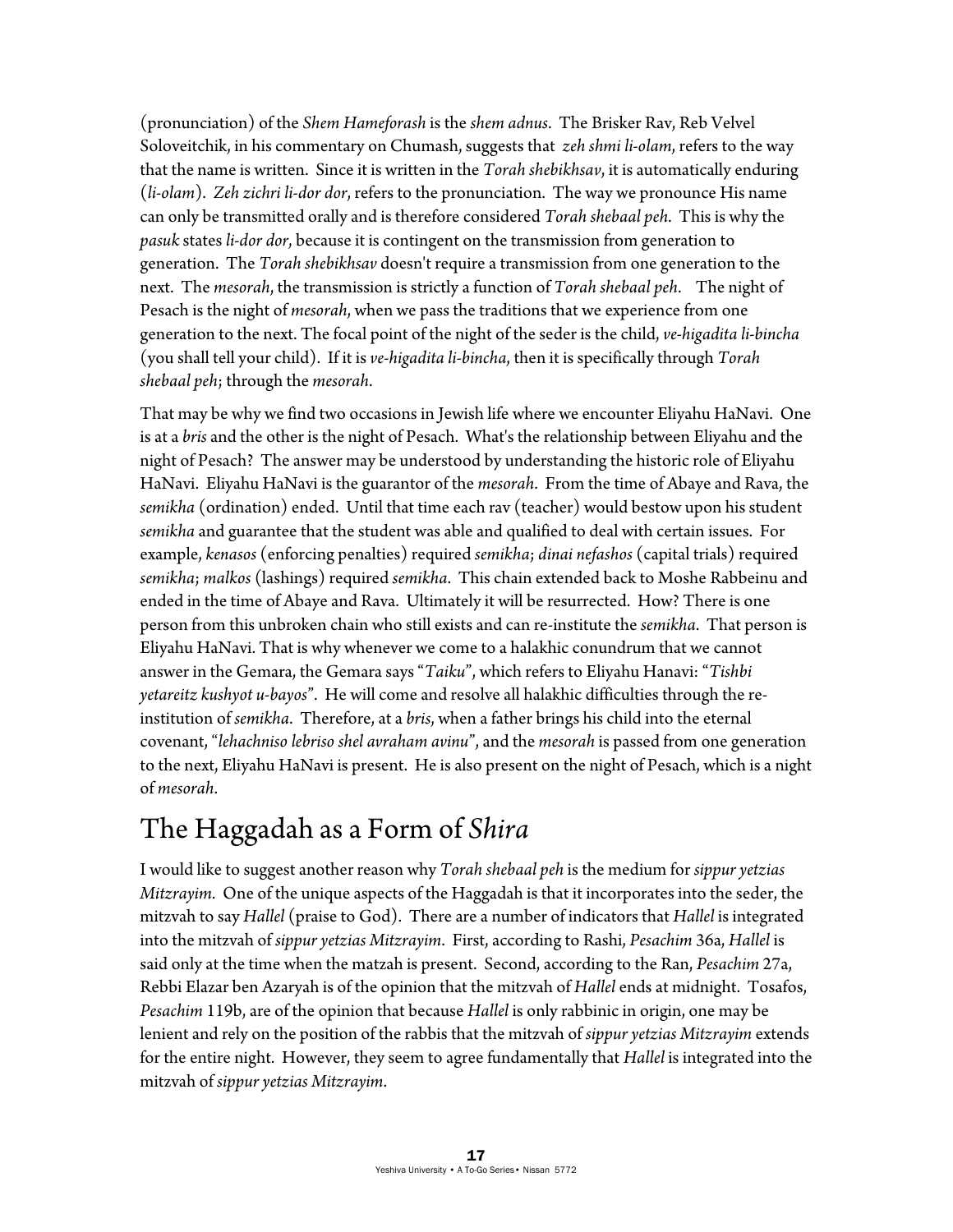The *Sefer HaChinukh* implies that giving praise is an integral part of *sippur yetzias Mitzrayim*:

*To discuss the exodus from Egypt on the fifteenth of Nisan, each person according to their ability, and to give praise and tribute to God for all the miracles that He performed for us.*  **Sefer HaChinukh no. 21** 

לספר בענין יציאת מצרים בליל חמשה עשר בניסן כל אחד כפי צחות לשונו, ולהלל ולשבח השם יתברך על כל הנסים שעשה לנו שם. **ספר החינוך, מצוה כא**

 Indeed, the Rav suggested that the very word "Haggadah," means to give *shevach vehodaah*. The Torah states in the *parsha* of *arami ovaid avi*, *higaditi hayom la-Hashem elokecha* (I have declared today to God), and the Targum Yerushalmi interprets this phrase as *odinan ve-shabchinan yuma hadain*, to give praise and thanks to Hashem.

The night of Pesach is a night of thanksgiving and therefore, we must say *Hallel*. We must experience the seder as if we lived through the night of *yetzias Mitzrayim*. It is not ancient history for us. It is an intimate event that we have just experienced and relive yearly. "*Chayav adam liros es atzmo ke-ilu hu atzmo yatzah miMitzrayim*," a person must see himself as if he personally experienced the exodus. Each Jew is required to give praise to Hashem for the salvation that he has personally experienced.

*Hallel* and *hodaah* is a central theme of the seder. This is why the entire seder night is built around the four cups of wine, Kiddush, *maggid*, *birkas hamazon* and *Hallel*. The reason for this is that, "*ain omrim shira ela al hayayin*". *Shira*, praise and song, is always said in association with wine. Just as the songs of the *Leviyim* in the *Bais Hamikdash* were said over wine, so too everything that is said as a song to *HaKadosh Baruch Hu*, including the Haggadah as well, is said over wine. The theme of *shira* is why we say all the *piyyutim* at the end of the seder at *Nirtzah*. The custom to recite *Shir haShirim* on the night of Pesach also relates to this idea. It is the most beautiful song of praise we sing to *Hakadosh Baruch Hu*.

Perhaps this is another reason why the passage "*arami ovaid avi*" was chosen to be recited during the seder as opposed to a more explicit discussion of the exodus. "*Arami ovaid avi*" serves primarily as an instrument of praise. When the farmer comes to the Bais HaMikdash on pilgrimage, he brings his first fruit to the Bais HaMikdash. After he has planted his crop and felt great risk, with the sense of anxiety whether this year will be a year of plenty or a year of famine, he brings this fruit, his first fruit and offers thanks and praises to *Hakadosh Baruch Hu*. What *parsha* does the farmer recite? "*Arami ovaid avi*." The Mishnayos in *Bikkurim* describe how the *bikkurim* were brought to Yerushalayim. The picture described is very idyllic:

*How does one bring bikkurim? All of the cities would assemble and they would rest that night. They would sleep on the road of the city and would not enter the homes. They would get up early and the appointed one would say "Come, let us go to Zion, to the house of God." Those that were close would bring their fresh fruit; the other ones who were far would bring dried fruit. And there would be an ox that would be before them* 

כיצד מעלין את הבכורים כל העיירות שבמעמד מתכנסות לעיר של מעמד ולנין ברחובה של עיר ולא היו נכנסין לבתים ולמשכים היה הממונה אומר קומו ונעלה ציון אל בית ה' אלהינו. הקרובים מביאים התאנים והענבים והרחוקים מביאים גרוגרות וצמוקים והשור הולך לפניהם וקרניו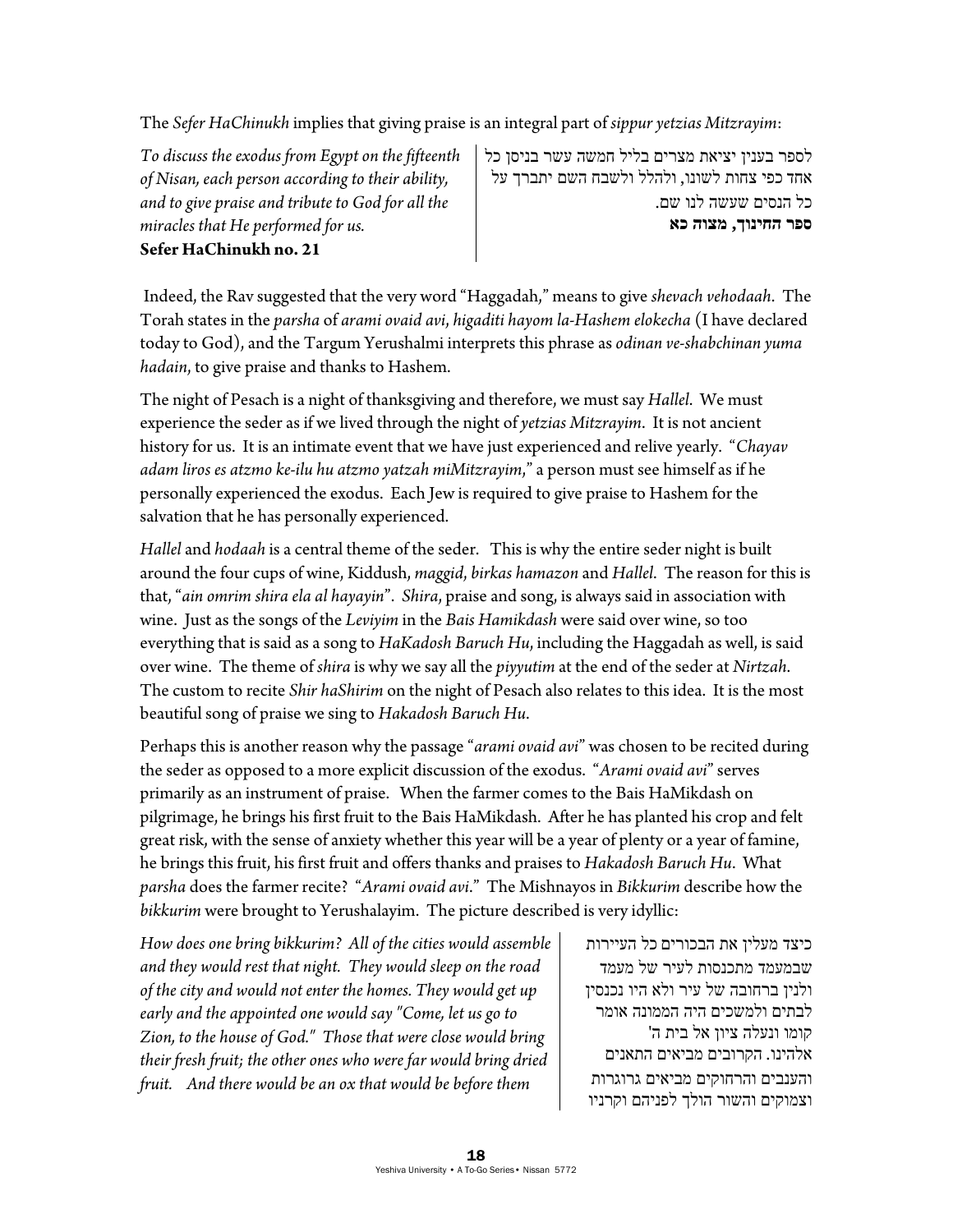*with his horns plated with gold, crowned with an olive wreath. And there would be instruments playing until they would enter Yerushalayim … All artisans would stand up and ask of their welfare saying "Our brothers from that place have come peacefully." The instruments would play until they reached the Temple Mount. Once they reached the Temple, even King Agrippas would place the basket on his shoulders and enter the Azarah where the Leviyim would sing "I will exalt God for He has drawn me up and not let my enemies rejoice over me.* **Bikkurim, Chapter 3** 

מצופות זהב ועטרת של זית בראשו החליל מכה לפניהם עד שמגיעים קרוב לירושלם ... וכל בעלי אומניות שבירושלם עומדים לפניהם ושואלין בשלומם אחינו אנשי המקום פלוני באתם לשלום. החליל מכה לפניהם עד שמגיעין להר הבית הגיעו להר הבית אפילו אגריפס המלך נוטל הסל על כתפו ונכנס עד שמגיע לעזרה הגיע לעזרה ודברו הלוים בשיר ארוממך ה' כי דליתני ולא שמחת אויבי לי **בכורים פרק ג** 

 This beautiful description in the Mishnah emphasizes the experience of a spontaneous and explosive song of thanks and praise. Therefore, *Chazal* chose the *parsha* of *arami oveid avi* to be recited at the seder in order to express the exodus in the form of *shira*.

The Haggadah, when encouraging us to extend our discussion of the exodus states: *ve-chol hamarbeh lesaper beyetzias Mitzrayim harei zeh meshubach*. The Rambam's text is "*hamarbeh bederash parsha zu*," of interpreting *arami oveid avi*, *harei zeh meshubach*, is praiseworthy. Why is it that, although there is a defined text, whoever extends it and is more elaborate in their interpretation is praiseworthy? That, I think, is reflective of these two themes, of Talmud Torah and *shira*. Regarding Talmud Torah, there is an intrinsic requirement to study the material on the most profound level possible. Regarding the mitzvah of *shevach ve-hodaah,* to praise and give thanks to *Hakadosh Baruch Hu,* the more elaborate the interpretation, the more gracious the praise.

### Talmud Torah as an Expression of Freedom

I would like to suggest one other reason why Talmud Torah is the medium for *sippur yetzias Mitzrayim*. The Haggadah begins with the passage "*ha lachma anya*", and I believe that the *ha lachma anya* serves as an introduction. The *Baal HaHaggadah* is bothered by a historical problem. The night of Pesach we eat in a regal fashion, reclining, as if we are all kings drinking wine. The question that begs itself is that throughout most of Jewish history, Jews were in a situation where they were rejected and oppressed. How is it possible to have a seder during the Chmelnitzky massacres? How is it possible to have a seder in the Warsaw Ghetto? The Warsaw Ghetto rebellion began on Pesach. How was that year's Pesach a meaningful experience? Weren't the words of the Haggadah empty at that historical moment? Recognizing this historical reality, the *Baal HaHaggadah* provides two answers. First, this unleavened bread, (*Ha lachma anya)* was eaten in Mitzrayim as slaves. We can feel freedom while in slavery if we have the perspective that "*leshanah haba bnei chorin,* next year we will be free." Second, *Hashata hacha, leshanah habaah b'arah d'Yisrael*, this year we are here, next year in Israel." There is always the possibility of immediate redemption. Even though a Jew's external circumstances may be at the moment very dark and bleak, his destiny is towards freedom and redemption and therefore, existentially, the Jew is always free.